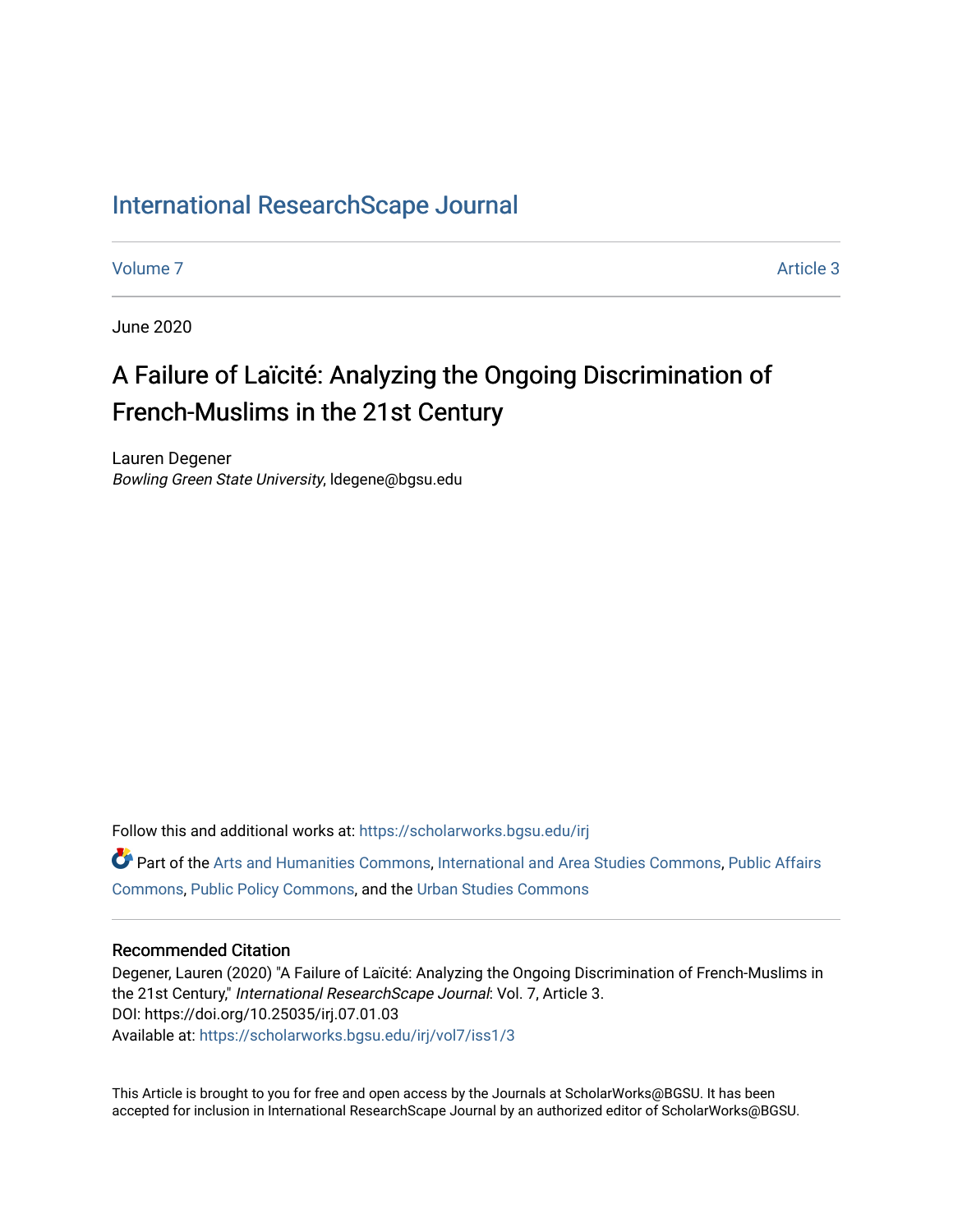## Bowling Green State University

A Failure of Laïcité:

Analyzing the Ongoing Discrimination of French-Muslims in the 21st Century

By

Lauren Degener

Approx.

[ldegene@bgsu.edu](mailto:ldegene@bgsu.edu)

ladegener1224@gmail.com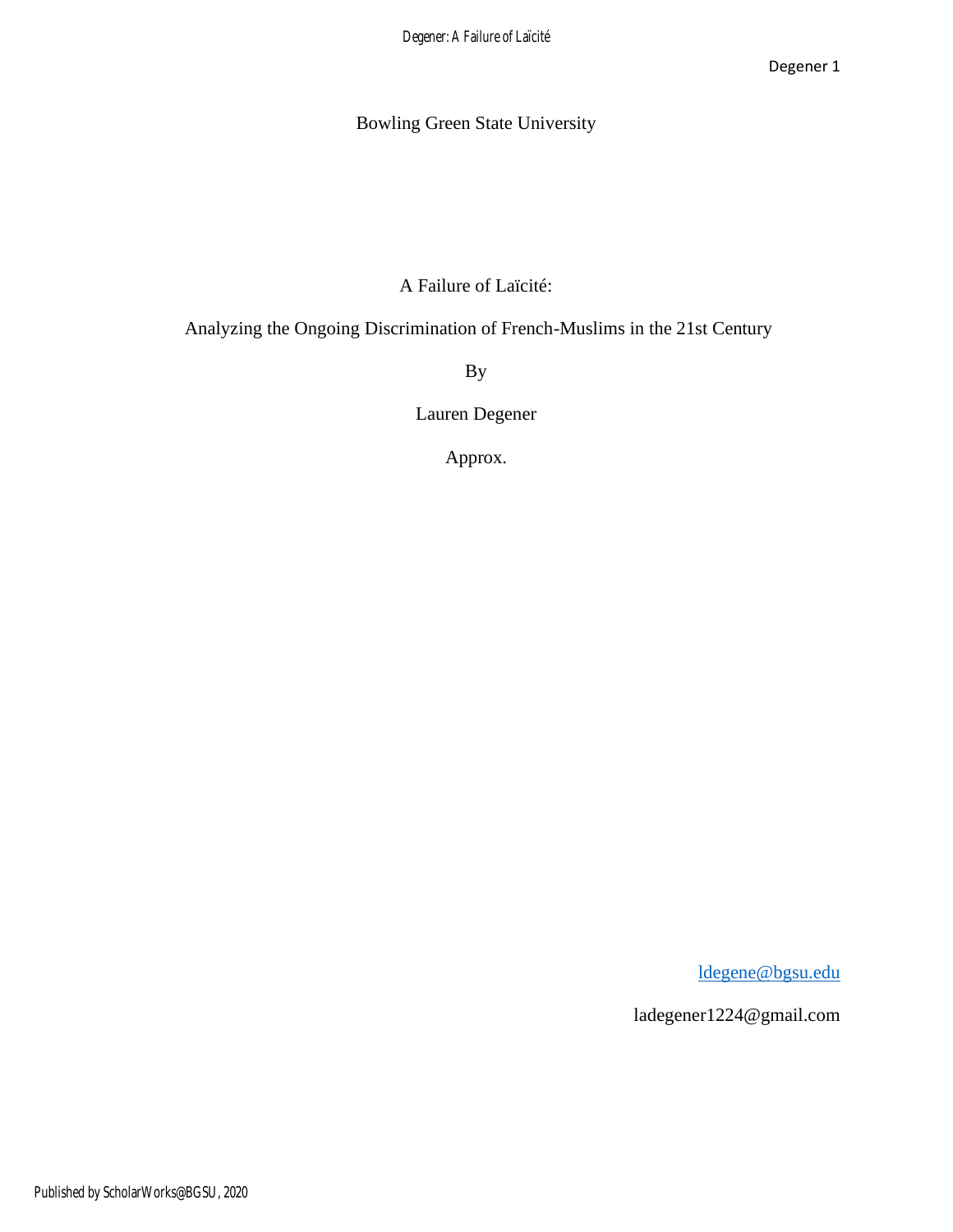#### **Abstract**

The question of how to deal with the "Muslim problem" has once again arisen in France, opening old wounds of colonization and cultural racism. France's rich Christian past and the historical context of the French-Algerian conflict are key players in the modern suffering of Muslims in French Society. Its colonization of Africa included nations such as Morocco, Indochina, Madagascar and notably in this context, Algeria in 1830. In their valiant fight for independence, the National Liberation Front was launched by Algerians and resulted in a bloody struggle that still haunts the Muslim-French relations in modern France. Though Algeria achieved its independence in 1962, the overall negative attitude towards immigrants from the region remains.

Beyond the impact of colonization, the imbalanced living conditions of Muslims and their fellow Frenchmen, as seen by the French *banlieues*, have turned into a hunting ground for jihadists. The skewed standard of living, exacerbated by the predatory manner of jihadists, suggests that the French be held under a standard of collective responsibility. Thus, under the failing social constructs of the *banlieue*, Abdelmajid Hannoum's article "Cartoons, Secularism, and Inequality," published following the attack on Charlie Hebdo, speaks to the means by which the French ideals of fraternity and equality do not apply to the Muslim populace on the basis of historical animosity and ingrained Islamophobia.

Moreover, failure of the French government to unbiasedly enforce their policy of complete secularism plays into the discrimination against Muslims and interferes with the performance of religious traditions, such as in the case of the 2004 ban, which unjustly prevents females from wearing their hijabs, burkas and niqabs. As addressed in *The Republic Unsettled: Muslim French and the Contradictions of Secularism* by Mayanthi Fernando, there had been attempts to police the religious headwear of Muslim women previously which calls into question the validity of France's claim to secularism. Legislation like the ban of 2004 allows for blatant discrimination. Unchecked, these factors lead to violent outbursts of extremist retaliation, which is followed by the notion of collective responsibility and pushing of a narrative that holds all Muslims as potential terrorists. Through media, unchecked publications run rampant with this damaging ideal, supporting islamophobia to help to justify discrimination. In the instance of the Charlie Hebdo attack, the common narrative pointed to the attack occurring from born and bred Muslims, but in reality, the guilty parties were driven into jihadism by a number of failings in social service programs. To supplement the research and cold fact, the novel *I Die by This Country* by Fawzia Zouari, which is based on a real French headline, speaks to the ongoing, every day struggle that French Muslims still endure.

There is an evident link between the lasting economic, political and social inequalities faced by 21<sup>st</sup> century French-Muslims and their historical conflicts with French imperialism and deep-rooted Christian attitudes. The influence of history on the struggle of French Muslims in the 21st century is displayed by the grouping of Muslims into lower income communities, as well as headlines of police violence and anti-Muslim attitudes taken on by political leaders. The conflicts faced by Muslims within the French state *is not* secularism and until all citizens are, in the eyes of the state, regarded as French first and foremost, conflicts of violence and terror will continue to gain a foothold.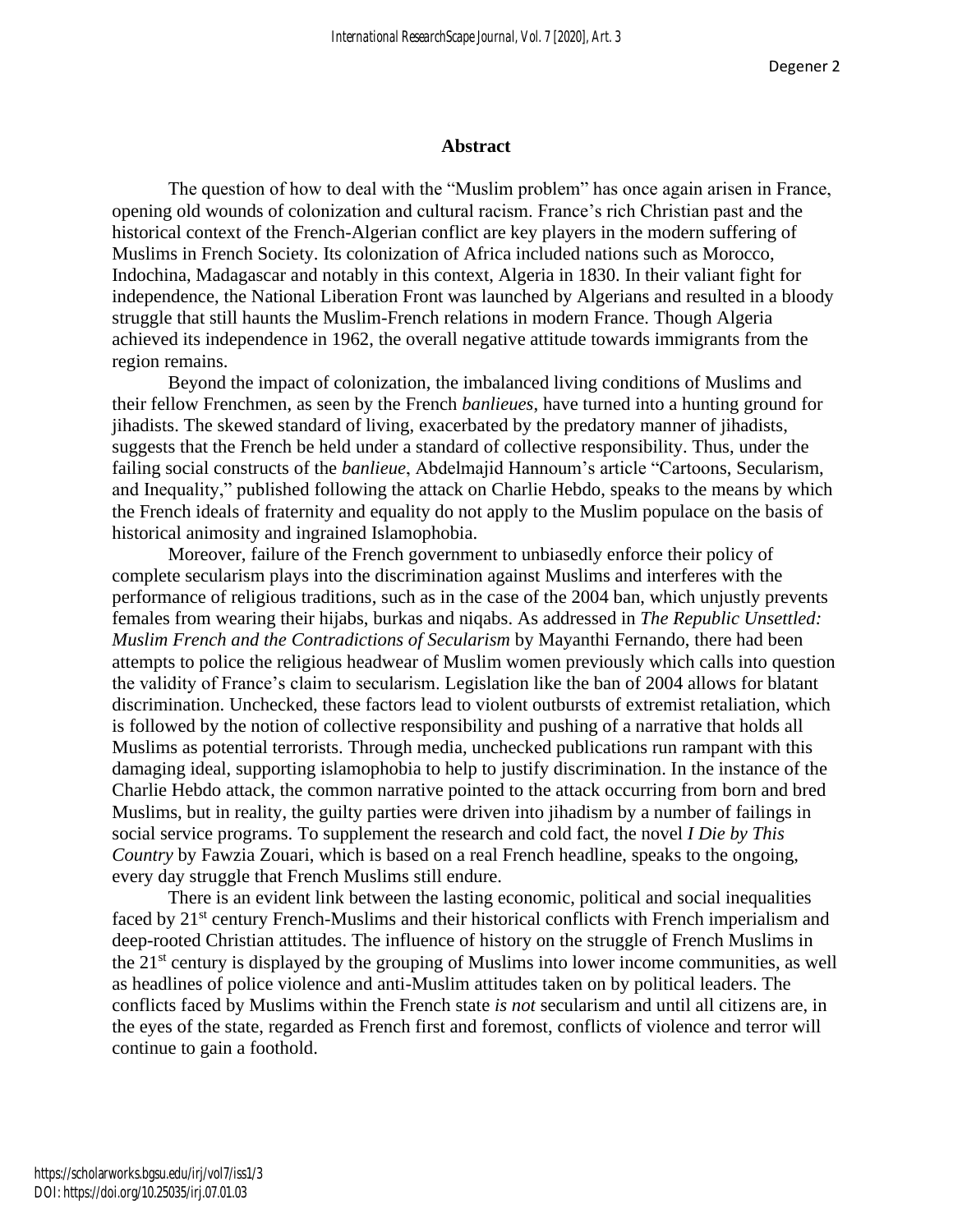## **A Failure of Laïcité: Analyzing the Ongoing Discrimination of French-Muslims in the 21st Century**

#### **Introduction**

France, the land of *laïcité*, otherwise known as secularism, lives under the implication that the church and state should perform as mutually exclusive entities (Briand, et. al.). French secularism was outlined in 1905, decreeing in its second article that the "Republic does not recognize, pay or subsidize any religion" (Briand, et al.). While the Republic of France does is not, by this standard supposed to interact with religion, it doubly provides the guarantee of its citizens to have "free exercise of worship" so long as it does not interfere with the "interest of the public order" (Briand et. al.). The intent behind secularism in France was to codify and finalize its independence from the Catholic Church (Jansen 594). While the idea behind secularism is that an individual is meant to be able to practice their religion freely, there has been an ongoing trend that has spoken to quite the opposite. Religions like Judaism and denominations of Christianity have been able to function for the most part in peace within the French Republic, but the same *laïcité* has not been awarded to Islam.

Islam in the French community is not commonly accepted, as a public poll conducted by the Ipsos Institute in 2017 found that "65 percent of [participants] believe the religion of Islam is incompatible with the values of the French Republic" (Burrows-Taylor). Moreover, within the same study, 78 percent were found to hold the "view that Islam 'seeks to impose its way of life on others'" (Burrows-Taylor). The attitudes expressed are those of a population that singles out a group for its religion, which, in theory should be impossible, as no religion is supposed to be publicly recognized. Regardless, the presence of any sect of Islam, which falls under the looming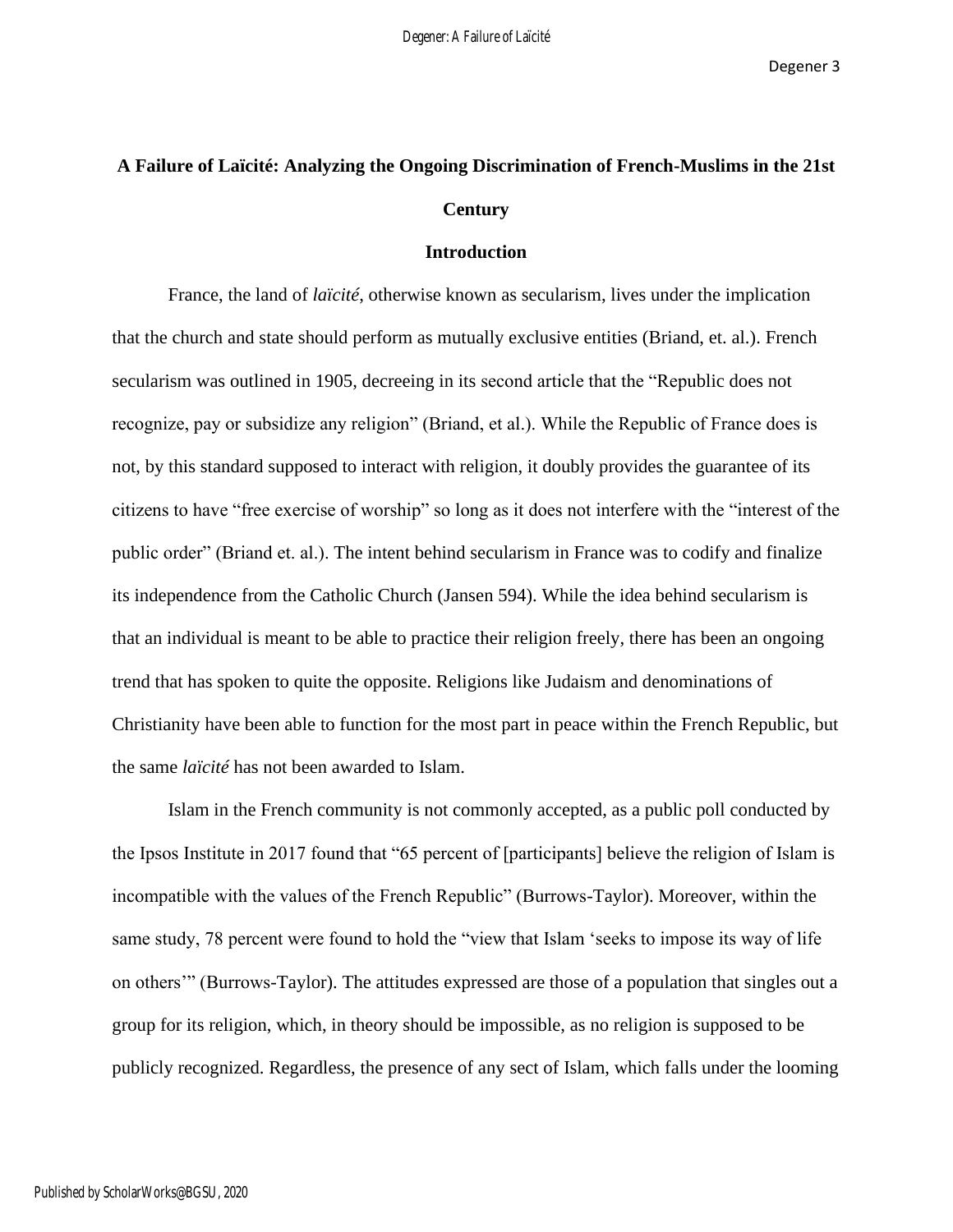shadow of its extremist form, Jihadism, is one that not only the public distrusts for, but the government has sought to control. Most recently, the Republic's president, Emmanuel Macron, sought to reform the law of 1905, in favor of promoting "better organization of the Muslim religion" (Chambraud). For the sake of stemming Jihadism in order to protect the public, Macron's actions seem well-intended, but organizing the "Muslim religion" is not handling the problem in its full scope.

Relations between France and Islam are far more complex than disorganization of a religion within the secular state. There is a long-standing history of French Christianity and colonialism, state failures, collective responsibility in the wake of terror attacks, and wide-spread rhetoric endorsing Islamophobia that must be considered before definitive action should be imposed upon Islam in a "secular" state.

#### **Historical Context**

France has a long-running history that is entangled in religion as do most, if not all European nations, and such is a foundation that cannot be ignored. The purpose of the law of 1905 came as a by-product of the French state wanting to liberate "France from the grip of the Catholic Church" and further the work of the French Revolution (Fernando 110). Previous to the separation of the French state and the Catholic Church, a majority of the French way of life fell under the church's domain, such as "the health and education of the population" (Fernando 111).

The undertaking of *laïcité* was no easy task. The first attempts at a division of church and state began in 1800 with the division of "souls and citizens" under The Civil Code of 1800 to 1804 (Fernando 110). However, the grip of Catholicism was reinstated by Napoleon when he signed to privilege Catholicism and other Christian denominations within the state institution<sup>1</sup> (Fernando 111). Furthermore, following his recognition of the Catholic church and re-inclusion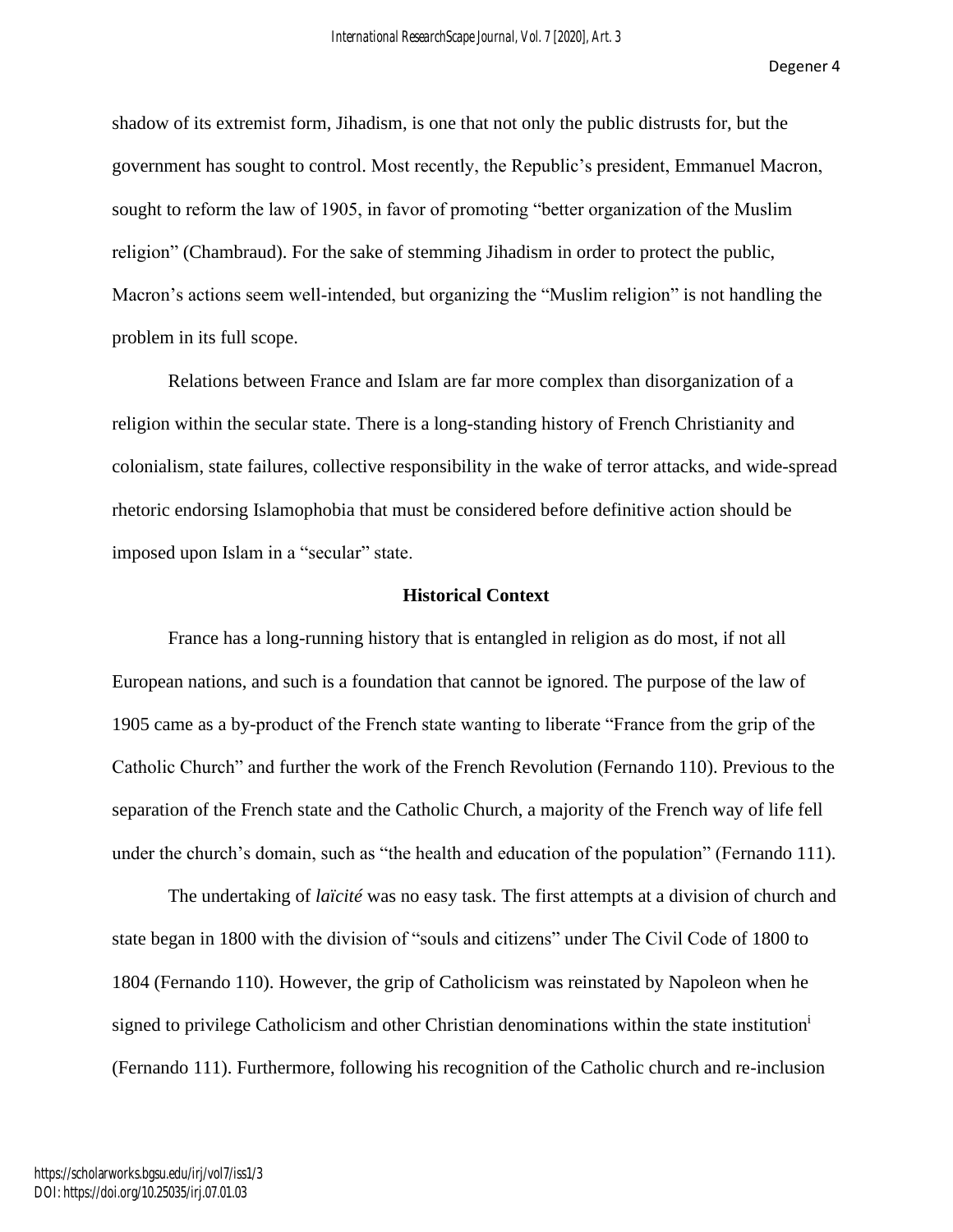of Catholicism in the public of France, Napoleon established the Church as subject to state authority (Fernando 111). The manner in which the government of France catered to the church under Napoleon undermines secularism, but the withdrawal from church influence in some aspects of public order suggests a step towards separation. The early work of taking France from under Catholic control functioned as an early form of the motions made by the law of 1905, but they still functioned in a way that was suitable to Christianity.

This semi-secularism allowed for the "Christian legacy" of France to continue, with a public recognition of Christian holidays that was not extended to other religions until 2004 (Hannoum 21; Fernando 30). Within this lingering Christian influence comes the remnants of old Christian opinions, which provides a "highly negative image of Islam rooted in centuries of deep mistrust and intense hostility" (Hannoum 22). This hostility, provided by an outdated and misconstrued image of Islam, is one that still influences public opinion and the manner in which *laïcité* is enforced, as will be later discussed.

In addition to a rich, Christian history, France is one of many who has a bloody history of colonization. Algeria, initially invaded in 1830, became a major enemy of France in the fight for independence, which was the longstanding work of the National Liberation Front (Clark 75-76). From the start of France's imposition upon the region, there was notable resistance from the locals (75). Regardless of Algerian resistance, they were placed under colonial rule and Muslim Algerians, who composed ninety-percent of the colonized population in 1909, paid forty-five percent of the total taxes, despite only producing twenty percent of Algeria's income (76). The imbalance faced by natives was only furthered by the fact that by 1954, while the Muslim population out-weighed the French settlers, or *colons,* 8 to 1, the *colons* owned the majority of the land and dominated local politics (76). The privilege enjoyed by the *colons,* as well as the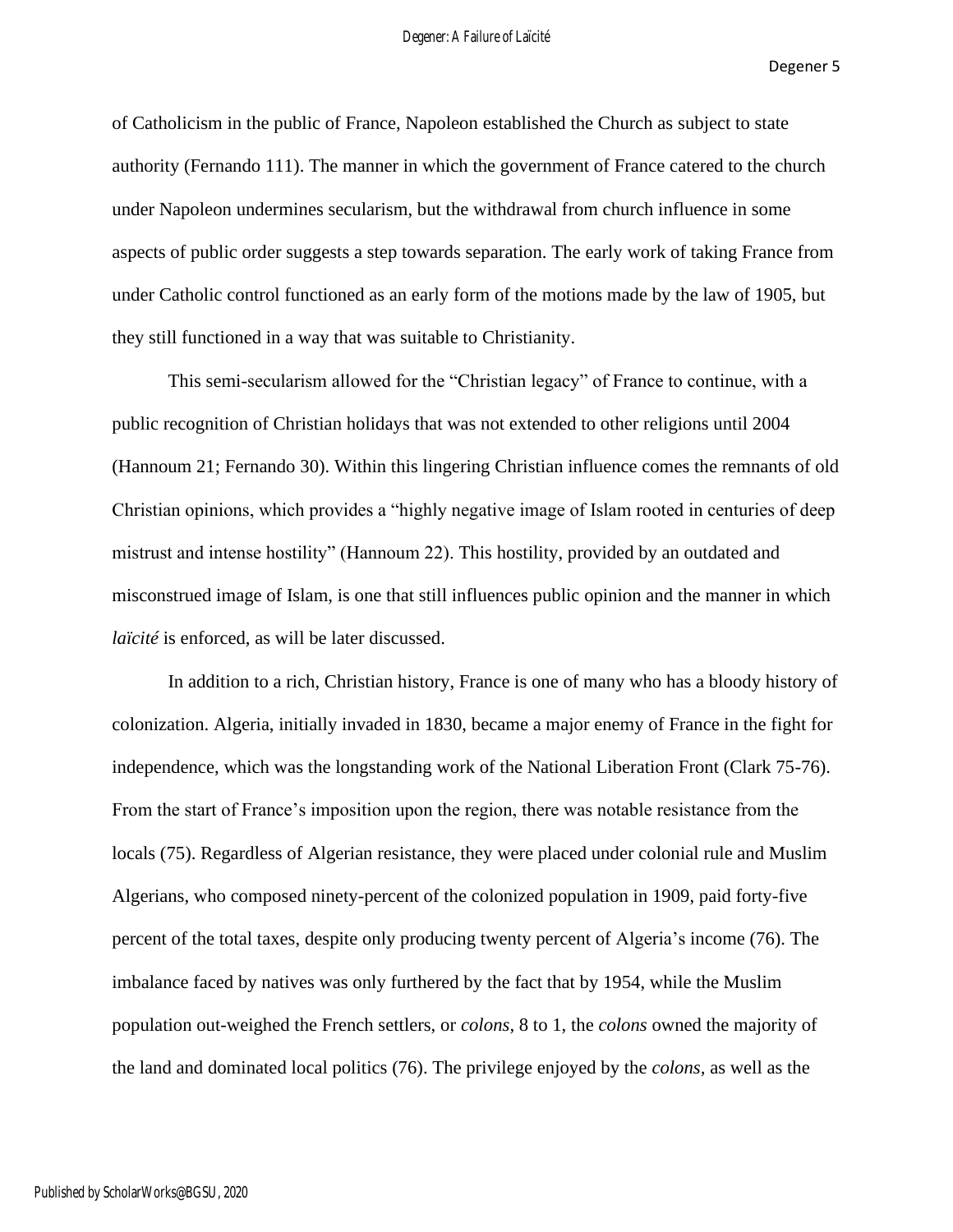looming hand of French colonization over the Algerian region was one that would not be long tolerated, as was marked by the formation of the Algerian National Front and their call for a "restoration of the Algerian state, sovereign, democratic and social within the framework of the principles of Islam" ("Proclamation").

In their pursuit of Algerian independence, The National Liberation Front [FLN] battled France through coordinated attacks on French facilities within the region (Clark 77-78). The goal of the FLN was to gain external support and make their fight for freedom a spectacle in the world in order to force France out of their lands (78). Drawing attention to the conflict in Algeria put the reactions of the French state under a magnifying glass. Under the scrutiny of an external audiences, overreactions, such as "killing 1,273 guerrillas and Algerian villagers in retaliation" to an FLN-led massacre of 123, undermined France's claim to the land and purpose for attempting to maintain it (79). In the end, French military, police forces and *colons* perpetrated more than 12,000 Muslim murders (79). The horrendous numbers of Algerians that fell victim in the fight for independence, regardless of their involvement with the FLN would prove to be a damaging narrative for France.

In the midst of the Battle for Algiers, which began in January 1957, France's image only continued to be perceived poorly, as they "conducted roundups of entire neighborhoods" which resulted in mass detentions<sup>ii</sup> and executions (Clark 82). France's continued efforts to keep Algeria, by this time had raised remarkable criticism within the metropolitan area and undermined the support of the political leaders who continued to spend state money and efforts (84). With the displeasure of French citizens and the ongoing, seemingly unending battle for Algeria, came the return of a general from the second World War. Charles de Gaulle was asked to aid in negotiations with the FLN and handle the resulting unrest from *colons*, as they felt their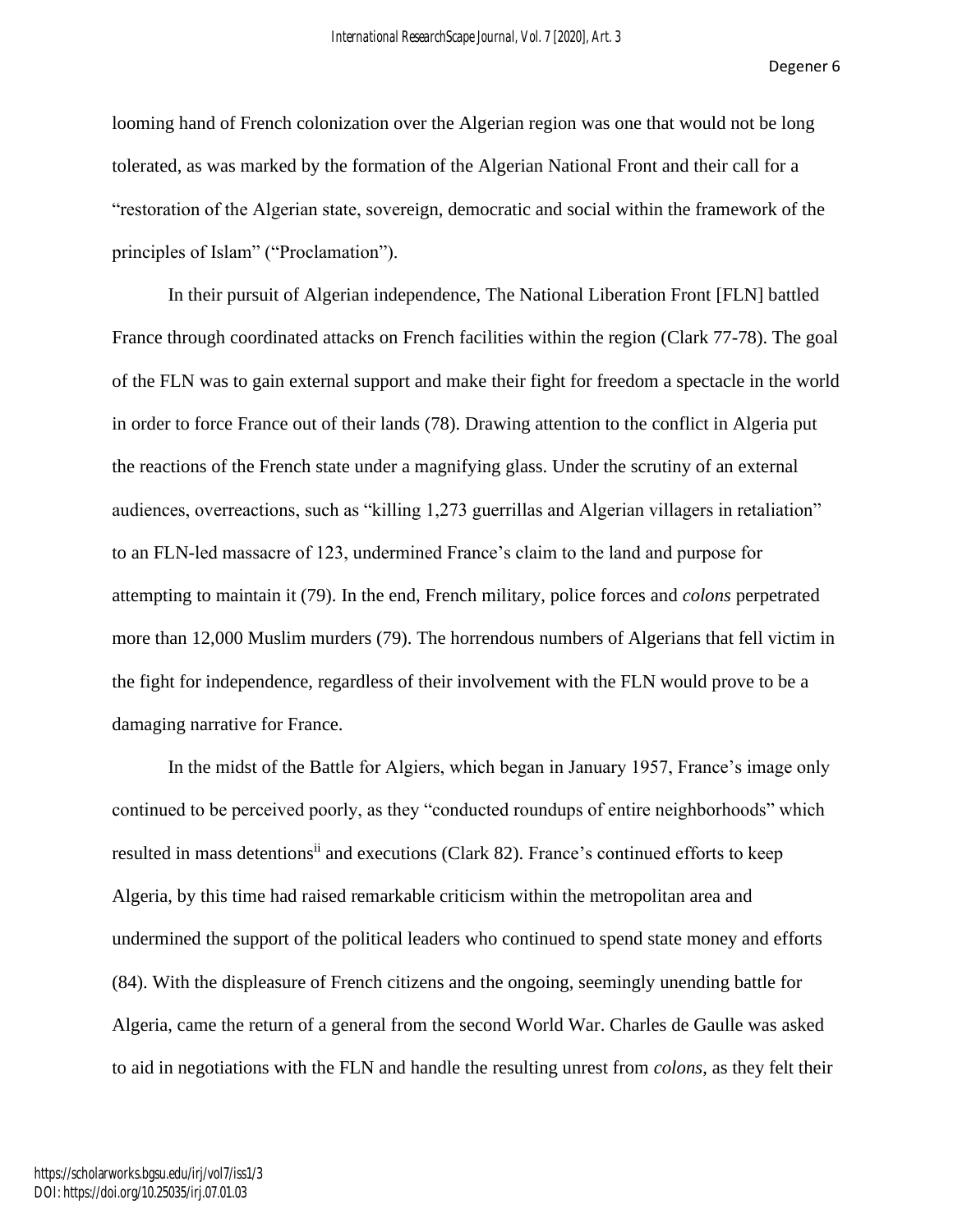privilege was being undermined (85). Following De Gaulle's return and later willingness to negotiate, there was a second insurgence of the *colons,* accompanied by an outbreak of violence among radicals who were against the withdrawal.

The attitude of the *colons* and radical groups is one that is still seen in modern French society, exhibited by those who think that Muslims should "assimilate, rather than just integrate into the French way of life" (Burrows-Taylor). The call for assimilation rather than integration is one reminiscent of the *colons'* power, as it seeks to impose and uphold French dominance over the Muslim way of life, whether it be through maintaining control over colonized lands or attempting to force a minority to conform to the majority.

Regardless of the protests, France decolonized Algeria, but the damage to their relationship with the "Muslim population in Algiers" had been established, which would haunt their later relations (Clark 89). The decolonization of Algeria is not so much in the distant past as it would appear, for the same calls for French dominance over foreign norms remains within the state. There is a call for assimilation and importance of the French way of life over the diversity that immigrants can introduce, leading the treatment of Muslim citizens as "foreigners" (Burrows-Taylor).

#### **Legislation, State Failures and Collective Responsibility**

In order to find a plausible solution to a fairer, more secular treatment of Muslims within France, one must also comprehend the existing laws that have been enacted in the years after the law of 1905 and the means by which the state has failed the existing population of immigrants and their following generations of citizens – their children and grandchildren. The most notable example of legislation that has more negatively affected the Muslim populations and Judeo-Christian denominations is the "Education Code" of 2004, or more specifically, Article L141-5-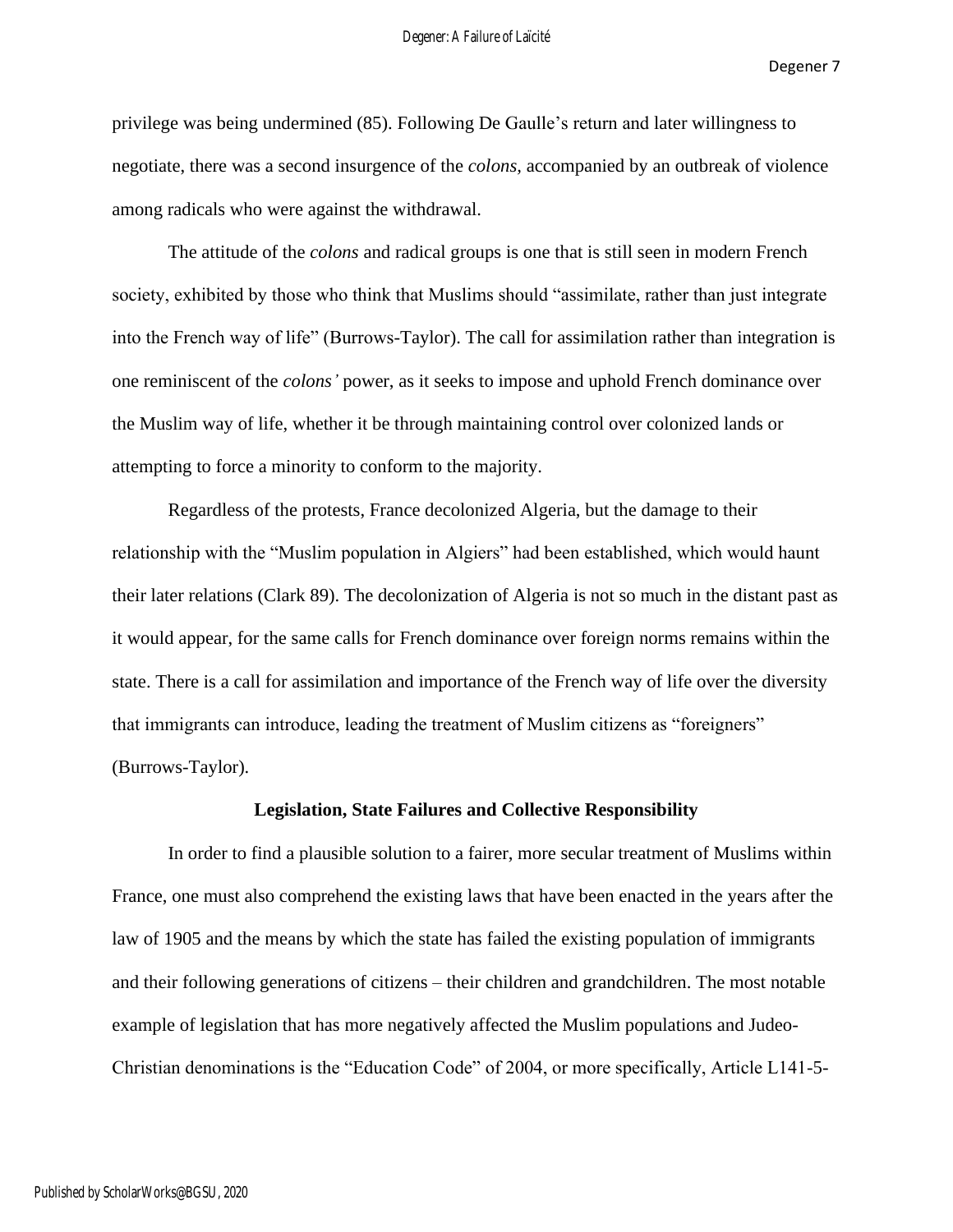1. The "Education Code" dictates that "the wearing of signs of dress by which pupils overtly manifest a religious affiliation is prohibited," a principle which imposes a taboo upon the wearing of Muslim headwear for females ("Code"). The application of the "Education Code" is more often utilized to undermine Muslim traditions, which include the wearing of niqabs, burqas and hijabs, as a means to force the wearer to outwardly assimilate. The press at the time had "dubbed it 'the law on the veil'," thus solidifying what is blatantly obvious in regards to its effects (Fernando 87). Six years later, the impact of the "Education Code" furthered restrictions with a law that "criminalizes the wearing of clothing aimed at concealing the face in any public place" which clearly points more specifically to the niqabiii (Fernando 87).

The reasoning behind these bans cannot be attributed to attempting to further the law of 1905, as the law states in its very first article that the only state interference that would occur would be if it impacted the "public order" (Briand et. al). The only instance in which one individual's expression would disrupt "public order" would be if it posed a threat to security or worked to disturb the way of life of others, but such is not the case for Muslim headwear. In regards to the niqab, if the intent had not been religiously charged, then there would be an exception or allowance to leave the practice of Islam unhindered by the state, therefore keeping church and state separate. Instead, the interference of the bans of 2004 and 2010 act as "a cover up for discrimination [rather] than a real separation of religion and politics" (Hannoum 21).

Alongside the biased legislation that is inflicted upon Muslim communities, they find themselves living in *banlieues,* which are "desolate, run-down neighborhoods [that were] built 50 years ago to house waves of immigrants from former French colonies in Africa" (Schram & Fredericks). There has been little to no updates to the *banlieues,* leaving them without sufficient "public transportation" that contributes to the drastically high unemployment rates that "are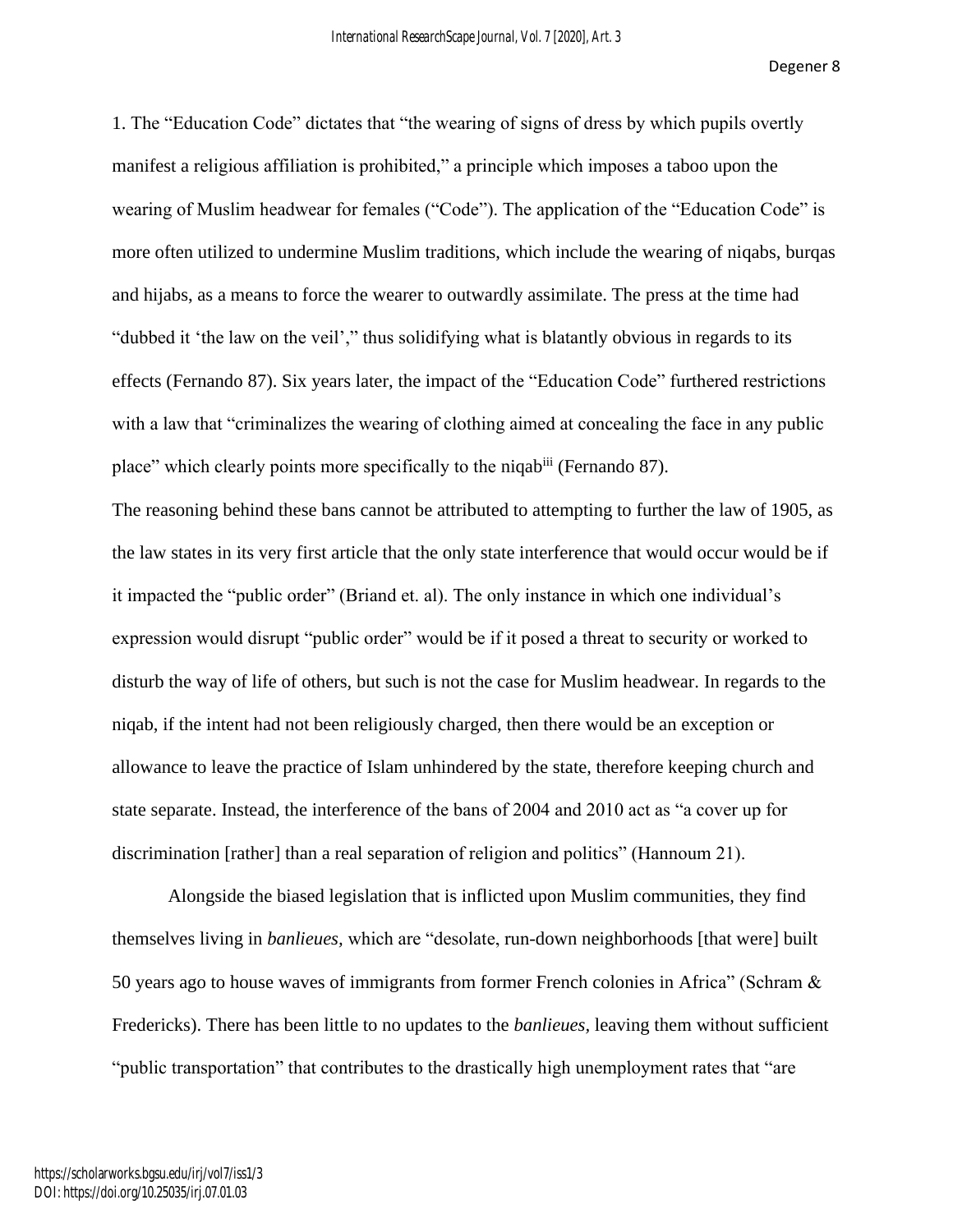around 25 percent," which at times is "twice the national average" (Driggers; Schram  $\&$ Fredericks).

These high-volume, low employment communities were originally intended to run the French factories, as is the case of the father within Fawzia Zouari's *I Die by This Country,* who would head to work at a factory every morning, have a half-hour break and return to a small apartment (27-28). Workers like the father in Zouari's novel had their income significantly impacted when factories turned to "off-shoring in the mid-1970s," thus reducing the need for immigrant workers in France (Driggers). As unemployment climbed and the standard of living within these apartments steadily declined from already unsatisfactory conditions, the "stateless" *banlieues* become areas where radicals can take advantage of those in suffering (Schram & Fredericks). The radicalism that so many fear and attribute to Islam as a religion comes, in reality, as a result of people in *banlieues* who feel as if they have no other options or hope, as their neighborhood has become synonymous with everything that is "wrong with society" (Schram & Fredericks; Driggers). Association between the *banlieues* and Islam carries on to those who do not live there, as of the "5 million Muslims" in France, "most of them [live] in the housing projects surrounding Paris" and the negative connotation from the *banlieues* often follows Muslims beyond its confines (Schram & Fredericks).

The treatment of Muslims outside of the *banlieues*, is doubly damaging, as they are submitted to police violence, regardless of being responsible for a crime. In December of 2015, a headline read "French Police Brutalize Muslim Woman in Paris" and a video of the attack was recorded from a balcony of a residential building ("French Police Brutalize"). The woman was protecting her son from police abuse, resulting in her subsequently being "dragged, beaten and punched by the authorities" ("French Police Brutalize"). Within the same year, France was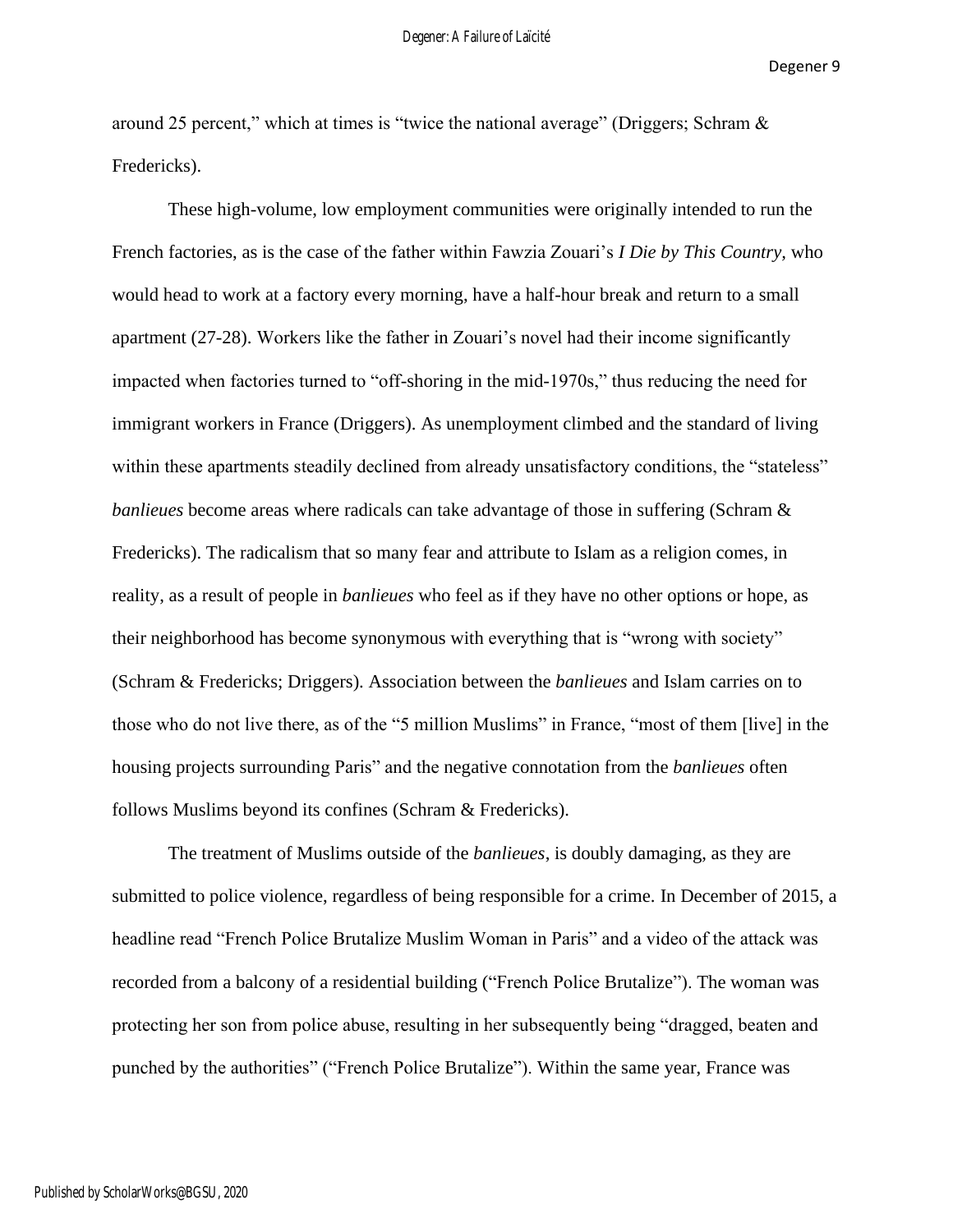accused of "abusive and discriminatory raids and house arrests against Muslims" using the state of emergency as a guise ("French Police 'Abuse'"). The attacks endorsed a sense of collective responsibility within the Muslim community, as they came in response to the Paris attacks on November 13th and quite possibly, to the attack on *Charlie Hebdo* in January of the same year ("French Police Abuse"; Hannoum 21). Under the power of President Francois Hollande, this violence and violation of human rights was approved through the allowance of "warrantless searches" under emergency law ("French Police Abuse").

The actions by Hollande and the police forces within France under the state of emergency allowed for blatant discrimination under the ideals of a "collective 'punishment'" ("French Police Abuse"). The collective responsibility imposed upon the Muslim populations is not one that was held strictly to the events in 2015. Islam as the general religion has become attributed to terrorism as a whole, as forty-six percent of polled French citizens believe that it contains and contributes "seeds of violence and intolerance" (Burrows-Taylor). The *banlieues* and their record of crime as a means of survival is also cited as a contributor to terror through its riots in response to "the electrocution of two French teenagers […] who hid in a power station in an attempt to evade pursing police" (Driggers). The unrest of the riots was called a "guerrilla situation" and the link between the *banlieues* and their Muslim occupants was used as a means by which to verify collective blame of Muslims (Driggers).

#### **Anti-Muslim Rhetoric by Political Leaders**

The discriminatory policy enacted by Hollande and enacted by police is not an isolated incident of a political leader prompting or even supporting attitudes that place Muslim as an internal enemy. Following the attack on *Charlie Hebdo*, Nicolas Sarkozy, a former president, equated the attack to a "war on civilization," which is a damaging conclusion to draw given the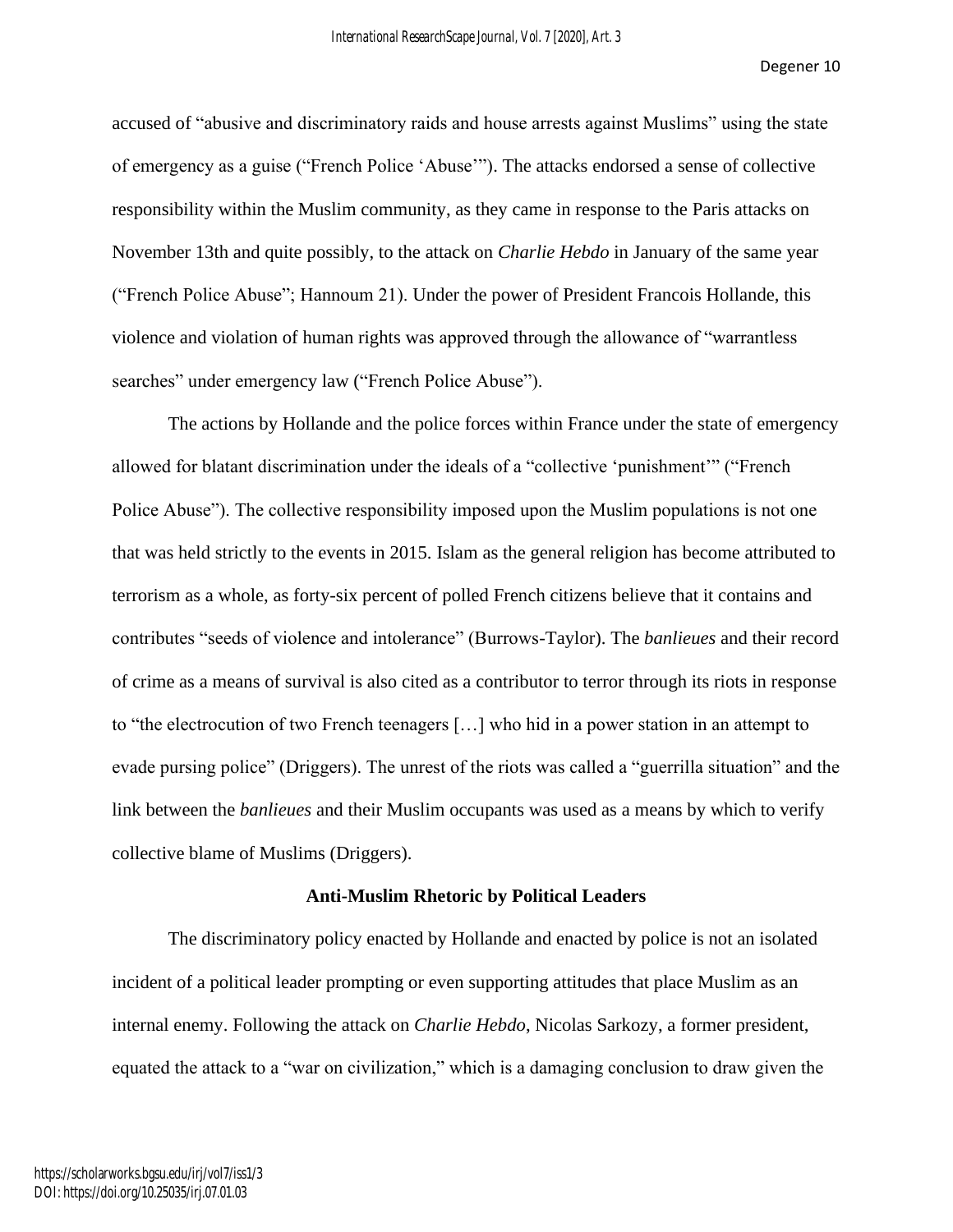pre-existing tone of collective responsibility (Hannoum 22). Additionally, the Prime Minister, Manuel Valls blamed the attack on "'terrorism', 'jihadism', and 'radical Islam'" but failed to distinguish the line that defines Islam as "radical" (Hannoum 22).

The attitudes held by the political leaders at the time were not outright in their blaming of Islam, but their attitudes and tone within their statements were vague enough to allow the public to verify their own discriminations. Valls' failure to define "radical Islam" leaves it dangerously subjective and the war-like attitude of Sarkozy creates a further divide that the attacks had already started (Hannoum 22).

While Valls and Sarkozy are not outright in their blaming of Muslims and Islam as a religion for the violence within France, the Front National party, later renamed the National Rally, capitalizes on this narrative (Driggers). Marine Le Pen, the leader of the National Rally, campaigned in 2016 based on the Islamophobia preexisting in the political culture of France (Driggers). In a speech given in November of the same year, Le Pen refer to the *banlieues,*  synonymous with Islamic communities, as suburbs that they've let "go to the water" and refers to its residents as "thugs [they] will neutralize mercilessly" (Le Pen). There is a clear correlation that Le Pen is drawing between the crime that the *banlieues* are known for and the "foreign powers" that have created the chaos (Le Pen). As if her suggestive speech were not enough to blame Islam for what she deems is the problem of the *banlieues*, Le Pen further states that to save the areas, the state needs to "uproot Islamist fundamentalism to keep children in the suburbs from drifting, especially women and girls" (Le Pen). Here, Le Pen perpetuates the narrative that females must be saved from Islam, as "a French Muslim woman wearing the niqab has either been forced to do so or is not a proper citizen if she has chosen to veil herself" (Fernando 45).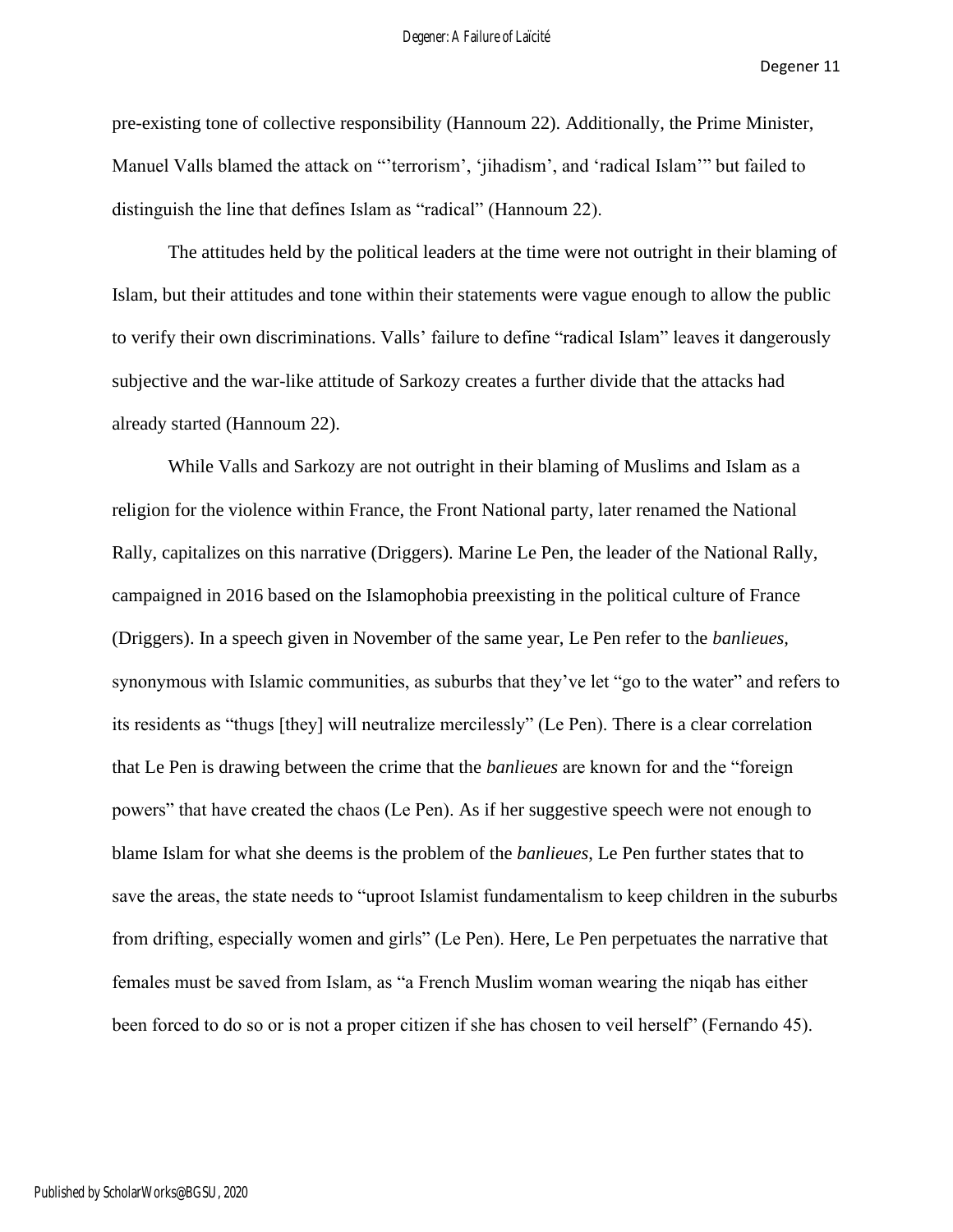Le Pen and the National Rally make their Islamophobia blatantly clear through the perpetuation of taglines such as "drain the swamp of Salafismiv" and calling the Union of Islamic Organizations of France<sup>v</sup> "the muffler of Islamist radicalism" which serves "as a Trojan horse for politico-religious claims" (Le Pen). Le Pen's message is that Islam is the enemy of the state and the organization that works to manage its affairs is a vessel through which the religion aims to corrupt the republic. The damaging story that Le Pen produces is one that is echoed by the vice president of the National Rally, Jordan Bardella. Bardella, like the leader of his party, subscribes to the notion that Muslims "want to seize France and establish their political, cultural and religious order" (Bardella). He further paints the Muslim community as invaders on a path of "rampant phenomenon of territorial conquest," thus cementing the image of the enemy (Bardella).

#### **Conclusion**

The terminology used by the National Rally creates the figure of the internalized other in order to displace blame for state failures and misfortunes and in doing so, makes Muslims a target. The generalization of the Muslim populace also furthers that ability for collective responsibility to be placed upon the average civilian as a result of their religion, rather than a crime they've actually committed. Combined with the history of conflict between Muslim states and France, as well as the skewed legislation, the Muslim communities have become alienated by society and subject to rampant discrimination.

Macron's attempt at handling the "Muslim problem" should not just pertain to governing over Muslim courses of being, but needs to enforce true secularism. Moreover, rather than attempting to legislate the standards and manner of execution of the Islamic faith, the state needs to remain true to the original intent of the law of 1905, which dictates that there should be no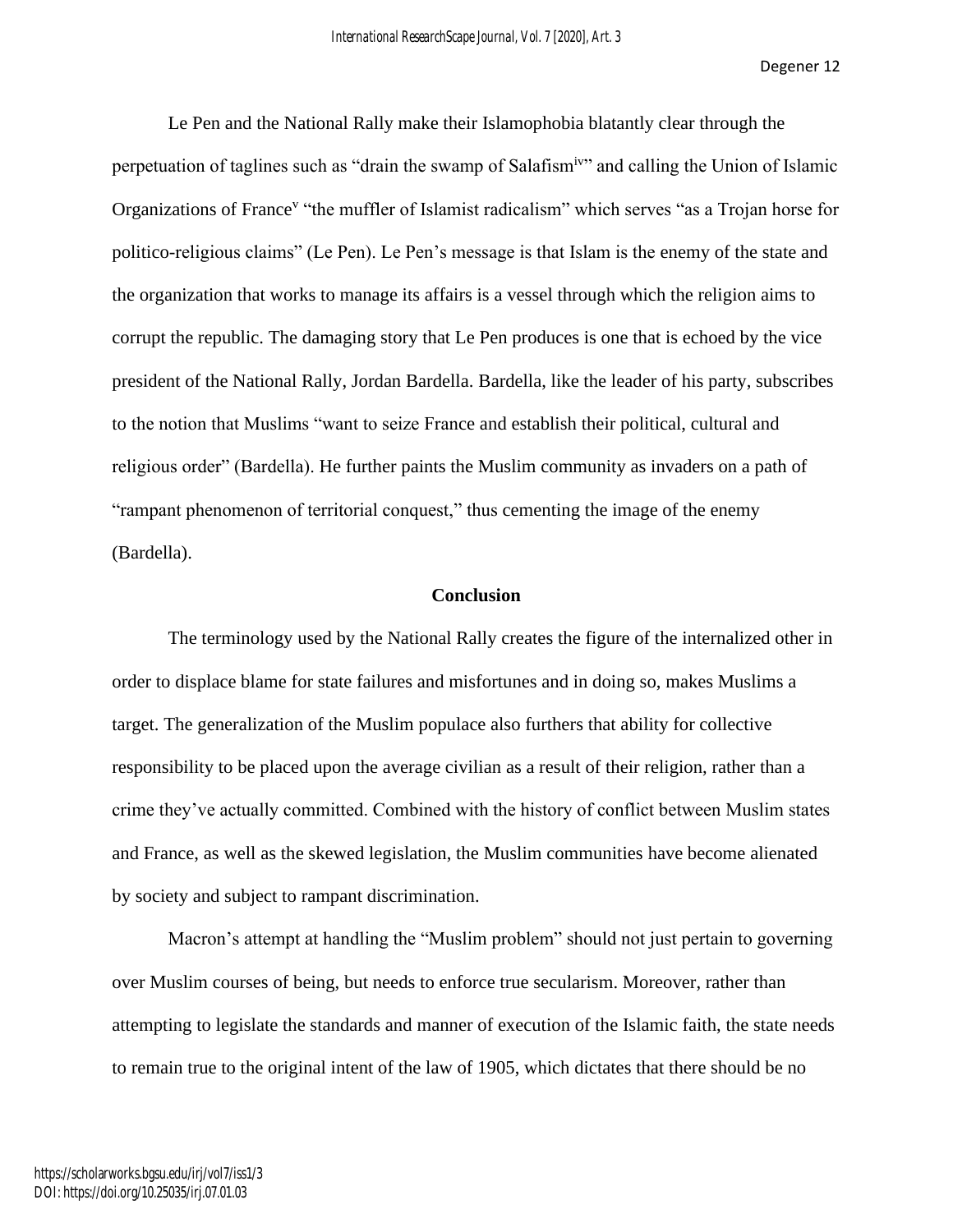interference unless it affects public order. The state needs to consider the public order as it affects all citizens, and not just the ones who adhere to the traditionally French Christian standard or atheism. In shifting who the public order is supposed to protect, the French Republic can find the balance to enact true *laïcité*.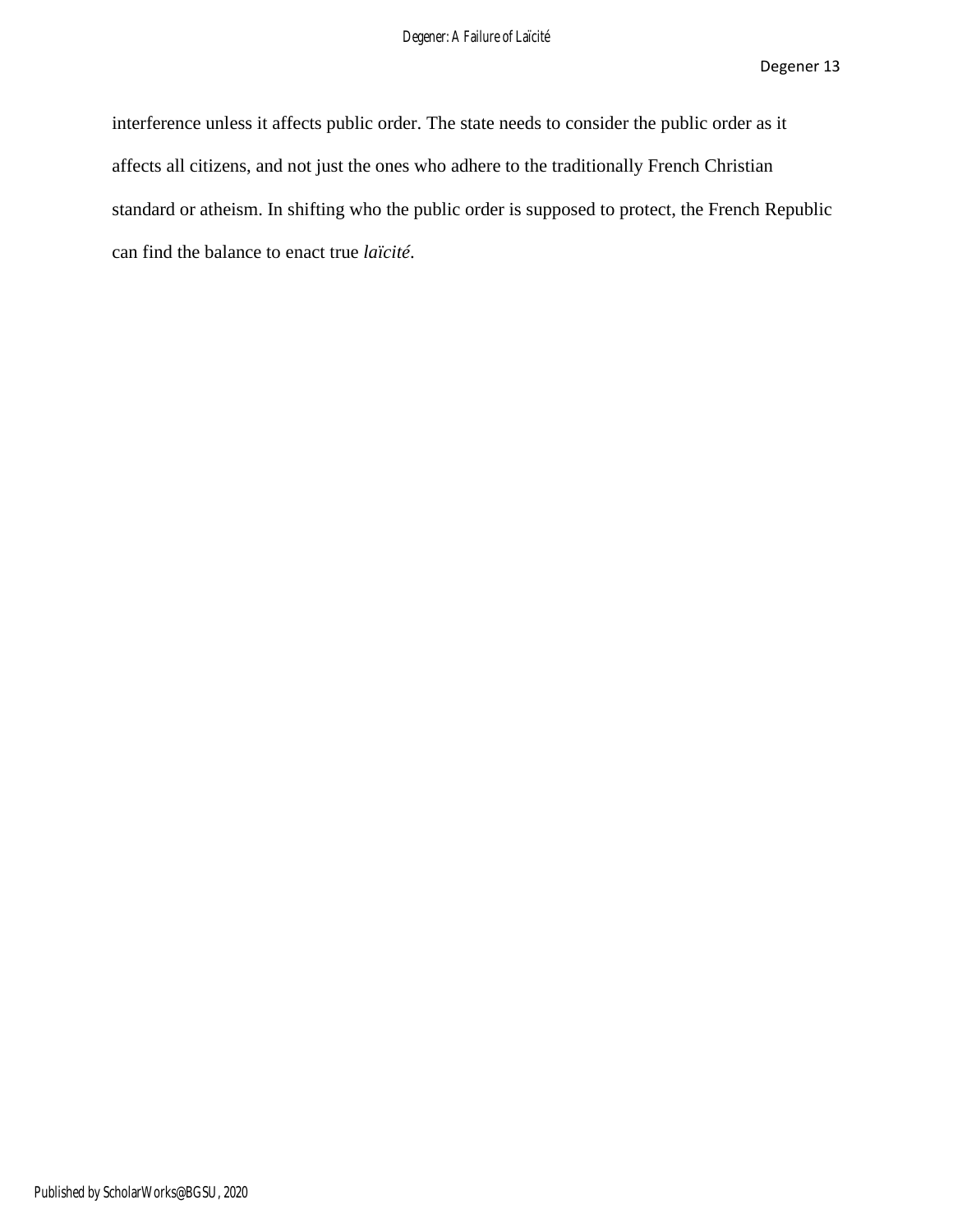### Works Cited

Bardella, Jordan. "The French Expected from Emmanuel Macron an Ambitious and Lucid Plan Against Islamist Communitarianism: the Timid Advances will not Meet the Immense Challenge." *Rassemblement National,* 18 Feb, 2020.

[https://rassemblementnational.fr/communiques/les-francais-attendaient-demmanuel](https://rassemblementnational.fr/communiques/les-francais-attendaient-demmanuel-macron-un-plan-ambitieux-et-lucide-contre-le-communautarisme-islamiste-les-timides-avancees-ne-releveront-pas-limmense-defi/)[macron-un-plan-ambitieux-et-lucide-contre-le-communautarisme-islamiste-les-timides](https://rassemblementnational.fr/communiques/les-francais-attendaient-demmanuel-macron-un-plan-ambitieux-et-lucide-contre-le-communautarisme-islamiste-les-timides-avancees-ne-releveront-pas-limmense-defi/)[avancees-ne-releveront-pas-limmense-defi/.](https://rassemblementnational.fr/communiques/les-francais-attendaient-demmanuel-macron-un-plan-ambitieux-et-lucide-contre-le-communautarisme-islamiste-les-timides-avancees-ne-releveront-pas-limmense-defi/) Transcript.

- Bell, David A. "The French Dilemma." *Dissent,* vol. 62, no. 2, Spring 2015, pp. 119-126. *Academic Search Premier.*
- Briand, Aristide, et. al., Loi du 9 décembre 1905 concernant la séparation des Eglises et de l'Etat. (1905). *Legifrance.*

*<https://www.legifrance.gouv.fr/affichTexte.do?cidTexte=JORFTEXT000000508749>*

- Burrows-Taylor, Evie. "Too Many Foreigners in France and Islam not Compatible, Majority of French Say." *The Local,* 4 July 2017. [https://www.thelocal.fr/20170704/sixty-five](https://www.thelocal.fr/20170704/sixty-five-percent-of-french-say-there-are-too-many-foreigners-in-france)[percent-of-french-say-there-are-too-many-foreigners-in-france](https://www.thelocal.fr/20170704/sixty-five-percent-of-french-say-there-are-too-many-foreigners-in-france)
- Chambraud, Cecile. "Law of 1905: Macron Tranquilizes Those Responsible for Worship." *Le Monde,* 11 Jan 2019. [https://www.lemonde.fr/societe/article/2019/01/11/loi-de-1905](https://www.lemonde.fr/societe/article/2019/01/11/loi-de-1905-macron-tranquillise-les-responsables-des-cultes_5407765_3224.html) [macron-tranquillise-les-responsables-des-cultes\\_5407765\\_3224.html](https://www.lemonde.fr/societe/article/2019/01/11/loi-de-1905-macron-tranquillise-les-responsables-des-cultes_5407765_3224.html)
- Clark, Colin P. et al. "Algerian Independence, 1954-1962: Case Outcome: COIN Loss." *Paths to Victory: Detailed Insurgency Case Studies,* 2013, pp. 75-90. *JSTOR.*

Code de l'éducation - Article L141-5-1 (2004). *Legfrance.* 

[https://www.legifrance.gouv.fr/affichCodeArticle.do?cidTexte=LEGITEXT00000607119](https://www.legifrance.gouv.fr/affichCodeArticle.do?cidTexte=LEGITEXT000006071191&idArticle=LEGIARTI000006524456)

[1&idArticle=LEGIARTI000006524456](https://www.legifrance.gouv.fr/affichCodeArticle.do?cidTexte=LEGITEXT000006071191&idArticle=LEGIARTI000006524456)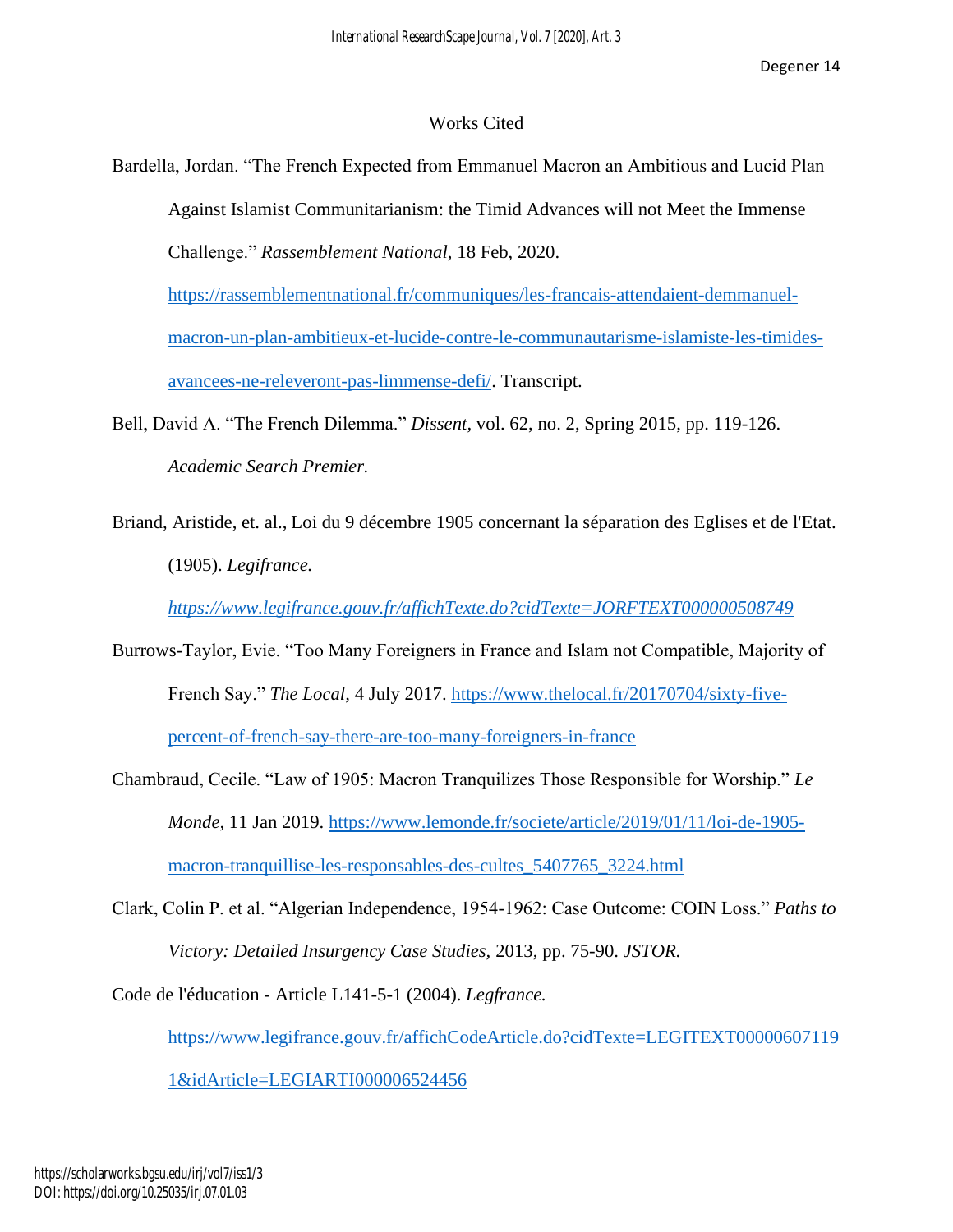Driggers, Samuel. "Les Banlieues de France: How a Failure of Integration has led to the Spread of Extremism." *Georgia Political Review,* 5 Dec. 2018.

[http://georgiapoliticalreview.com/les-banlieues-de-france-how-a-failure-of-integration](http://georgiapoliticalreview.com/les-banlieues-de-france-how-a-failure-of-integration-has-led-to-the-spread-of-extremism/)[has-led-to-the-spread-of-extremism/](http://georgiapoliticalreview.com/les-banlieues-de-france-how-a-failure-of-integration-has-led-to-the-spread-of-extremism/)

"Extremist Group Executes French Tourist in Algeria." *The Arab American News,* vol. 30, no.

1494, 2014. *ProQuest*.

Fernando, Mayanthi L. *The Republic Unsettled.* Duke University Press, 2014.

- "French Police 'Abuse' Muslims Under Emergency Laws." *The Financial Express,* 5 Feb. 2016. *ProQuest.*
- "French Police Brutalize Muslim Woman in Paris." *Morocco World News,* 28 Dec. 2015. *ProQuest.*
- Geisser, Vincent. UOIF, the Clientelist Tension of a Large Islamic Federation. *Cairin*, 2006, pp. 83-101. [https://www.cairn.info/revue-confluences-mediterranee-2006-2-page-83.htm#](https://www.cairn.info/revue-confluences-mediterranee-2006-2-page-83.htm)
- Hannoum, Abdelmajid. "Cartoons, Secularism, and Inequality." *Anthropology Today,* vol. 31, no. 5, Oct. 2015, pp. 21-4. *Academic Search Premier.*
- Jansen, Yolande. "French Secularism in the Light of the History of the Politics of Assimilation." *Constellations: An International Journal of Critical & Democratic Theory,* vol. 16, no. 4, Dec. 2019, pp. 593-603. *Academic Search Premier.*
- Le Pen, Marine. "Suburbs: for a Return from the Republic." *Rassemblement National.* 17 Nov. 2016. [https://rassemblementnational.fr/interventions/banlieues-pour-un-retour-de-la](https://rassemblementnational.fr/interventions/banlieues-pour-un-retour-de-la-republique/)[republique/.](https://rassemblementnational.fr/interventions/banlieues-pour-un-retour-de-la-republique/) Transcript.
- "Proclamation of Algerian National Liberation Front (FLN), November 1, 1954." *Proclamation of Algerian National Liberation Front (FLN), November 1, 1954 | Middle East & Islamic*